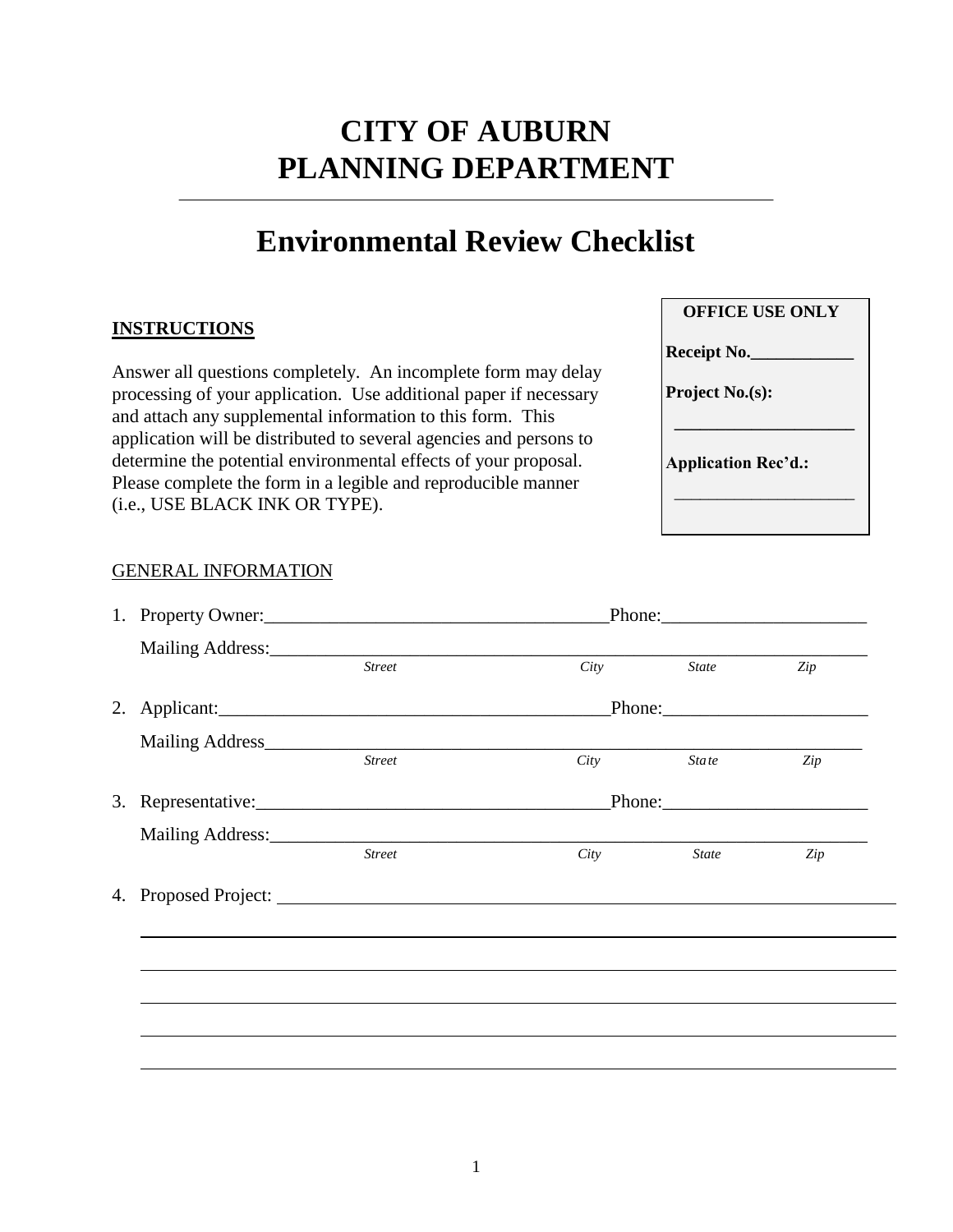## 5. Project Location:

- 5.a Address:
- 5.b Location Description:\_\_\_\_\_\_\_\_\_\_\_\_\_\_\_\_\_\_\_\_\_\_\_\_\_\_\_\_\_\_\_\_\_\_\_\_\_\_\_\_\_\_\_\_\_\_\_\_\_\_\_\_\_\_\_\_\_\_\_
- 5.c Section: Twp: Range: Base Map:
- 5.c Latitude:  $\qquad \qquad ^{\circ}$  (a)  $\qquad \qquad ^{\circ}$  (c) ' Congitude: <sup>o</sup> ' "
- 6. Size of parcel (square feet or acres):
- 7. Existing zoning:
- 8. Land use designation on Auburn Area General Plan map: (Note: Zoning and land use maps are available at the Auburn Community Development Department)
- 9. Will the project utilize Federal funds or require other Federal authorization subject to the provisions of the National Environmental Policy Act (NEPA) of 1969? Yes No

If yes, please provide a copy of all related grants and/or funding documents, related information and environmental review requirements.

## ENVIRONMENTAL INFORMATION

- 10. General use of the existing site
- 11. Describe existing physical improvements
- 12. Describe in general the existing uses to the:

| North: |  |  |
|--------|--|--|
| South: |  |  |
| East:  |  |  |
| West:  |  |  |

- 13. Are there any natural or man-made water channels through or adjacent to the site? If yes, where?
- 14. What is the total square footage of the site covered with impervious surfaces (e.g. buildings, sidewalks, paved surfaces)?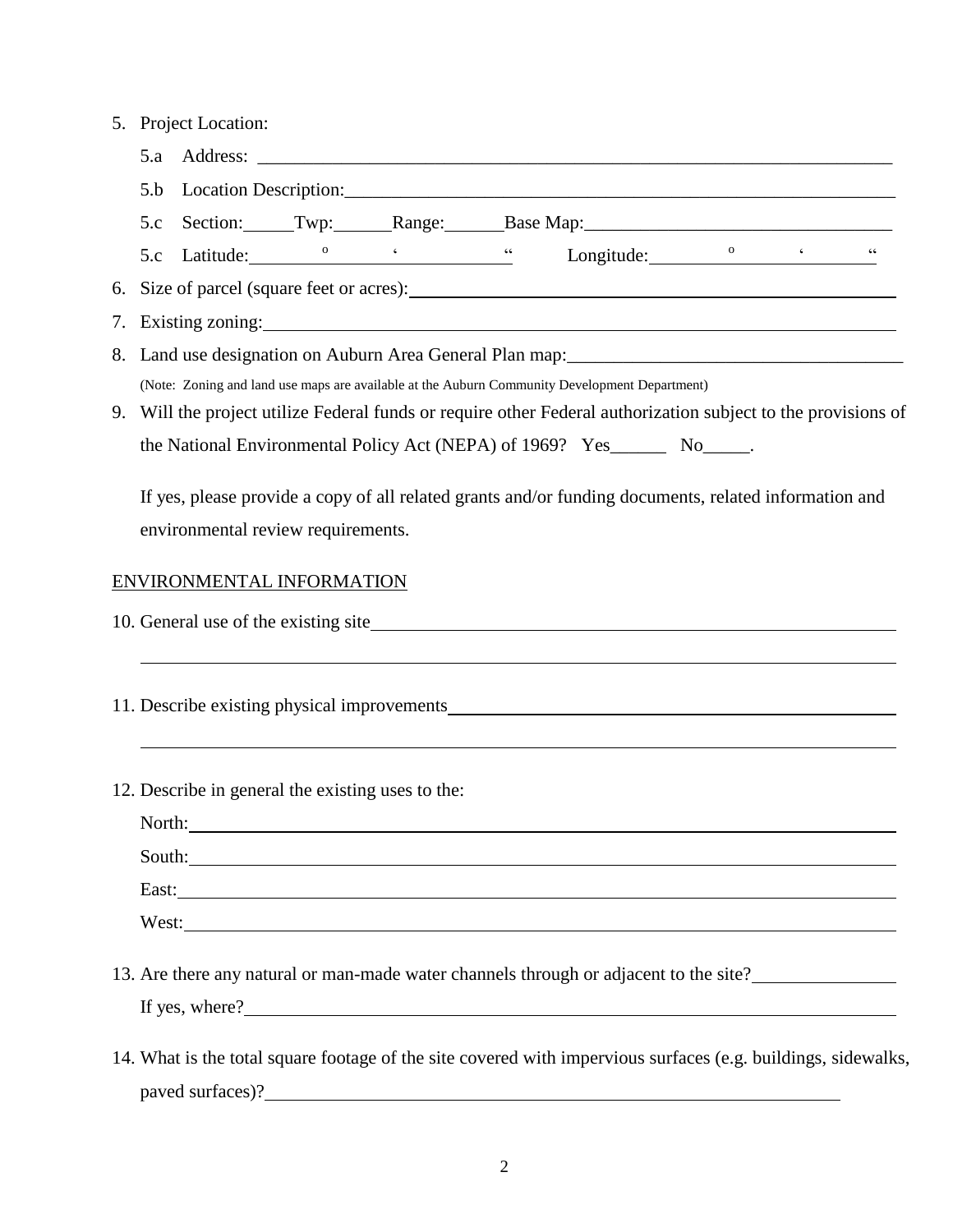15. What steps will be taken to prevent soil erosion or uncontrolled runoff during construction?

L,

| 16. After construction, describe how storm water and other on-site runoff will be handled (e.g. internal<br>collection system/sheet flow off site:<br><u>example</u> and the system/sheet flow off site:                             |  |  |
|--------------------------------------------------------------------------------------------------------------------------------------------------------------------------------------------------------------------------------------|--|--|
| 17. Grading - Amount of dirt/fill material being moved (check one):                                                                                                                                                                  |  |  |
|                                                                                                                                                                                                                                      |  |  |
| 500-5,000 cubic yards ____________ over 20,000 (indicate amount) _______________                                                                                                                                                     |  |  |
| 18. Number of existing trees on the site:                                                                                                                                                                                            |  |  |
| 19. Number, size and type of trees being removed: 19. Number of the same state of the state of the state of the state of the state of the state of the state of the state of the state of the state of the state of the state        |  |  |
| 21. Distance from project to nearest Elementary School: _________________________ Jr. High ___________________                                                                                                                       |  |  |
| 22. Describe noise sources generated by your project during construction:                                                                                                                                                            |  |  |
| After construction: <u>contract of the set of the set of the set of the set of the set of the set of the set of the set of the set of the set of the set of the set of the set of the set of the set of the set of the set of th</u> |  |  |
|                                                                                                                                                                                                                                      |  |  |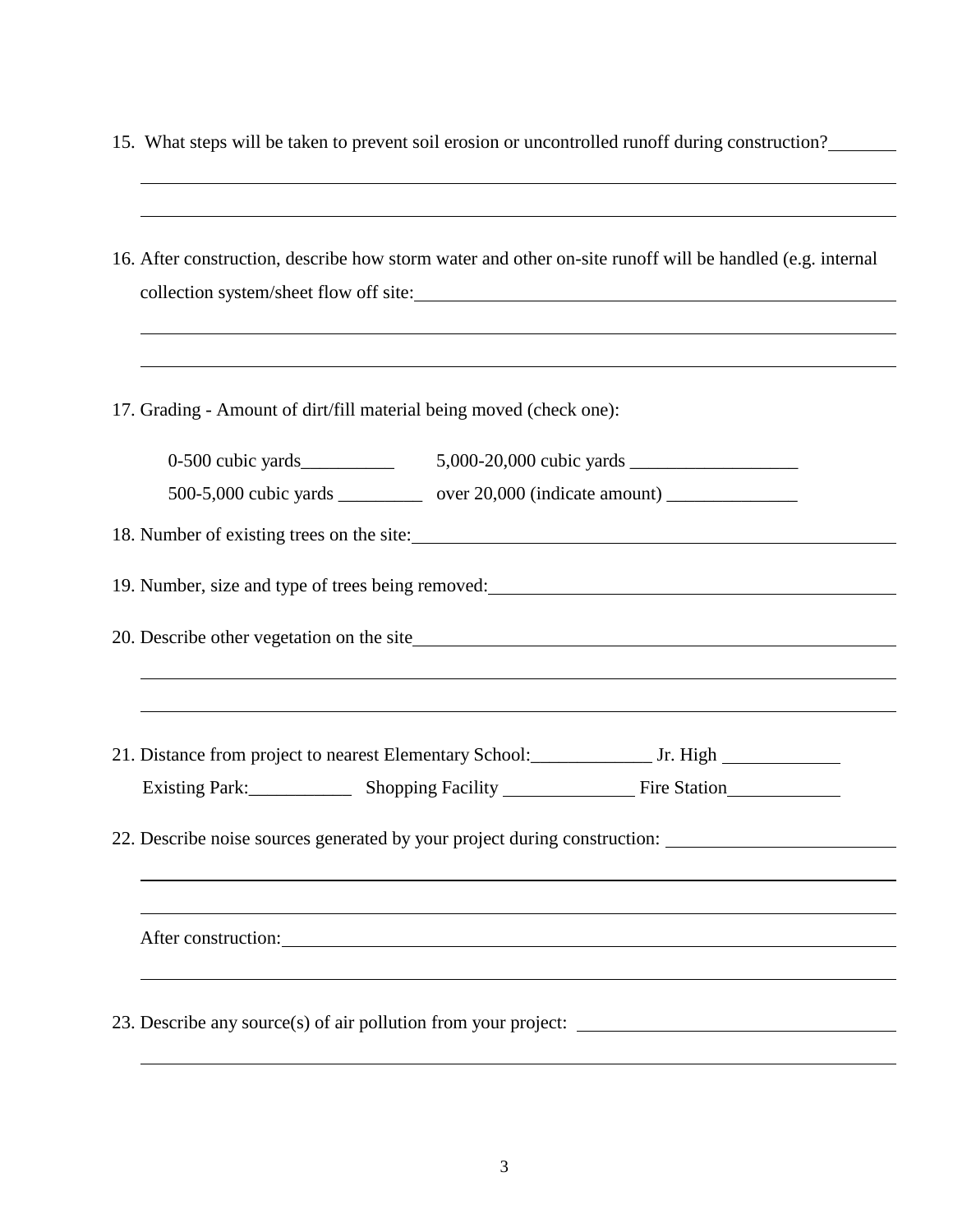### 24. LAND USE WEEKDAY TRIP END GENERATION

#### RATES ASSUMING 100% OCCUPANCY

| Single Family                                  | 10.0 trips/dwelling unit                                            |
|------------------------------------------------|---------------------------------------------------------------------|
| Patio Homes/Townhomes                          | 7.9 trips/dwelling unit                                             |
| Condominiums                                   | 5.1 trips/dwelling unit                                             |
| Apartments                                     | 6.0 trips/dwelling unit                                             |
| <b>Mobile Homes</b>                            | 5.4 trips/dwelling unit                                             |
| Retirement communities                         | 3.3 trips/dwelling unit                                             |
| Motel/Hotel                                    | 11 trips/room                                                       |
| <b>Fast-Food Restaurant</b>                    | 553.0 trips/1,000 square feet building area                         |
| Retail Commercial                              | 51.3 trips/1,000 square feet building area                          |
| <b>Shopping Center</b>                         | 115 trips/1,000 square feet building area                           |
| <b>Sit-Down Restaurant</b>                     | 56 trips/1,000 square feet building area                            |
| General Office                                 | 12.3 trips/1,000 square feet building area                          |
| <b>Medical Office</b>                          | 75 trips/1,000 square feet building area                            |
| Institutions (Schools/Churches)                | 18.4 trips/1,000 square feet building area or<br>1.02 trips/student |
| Industrial Plant $(\leq 500,000 \text{ s.f.})$ | 7.3 trips/1,000 square feet building area or<br>3.8 trips/employee  |
| Industrial Warehouse                           | 5.0 trips/1,000 square feet building area or<br>4.2 trips/employee  |

Projected vehicle trips/day

• NOTE: Trip end rates are general in nature and will be subject to review by City staff. A Traffic Study may be required depending upon the size and scope of the proposed project..

25. What are the nearest major streets?

Distance from project?

26. Amount of off-street parking provided?

27. If new paved surfaces are involved, describe them and give amount of square feet involved: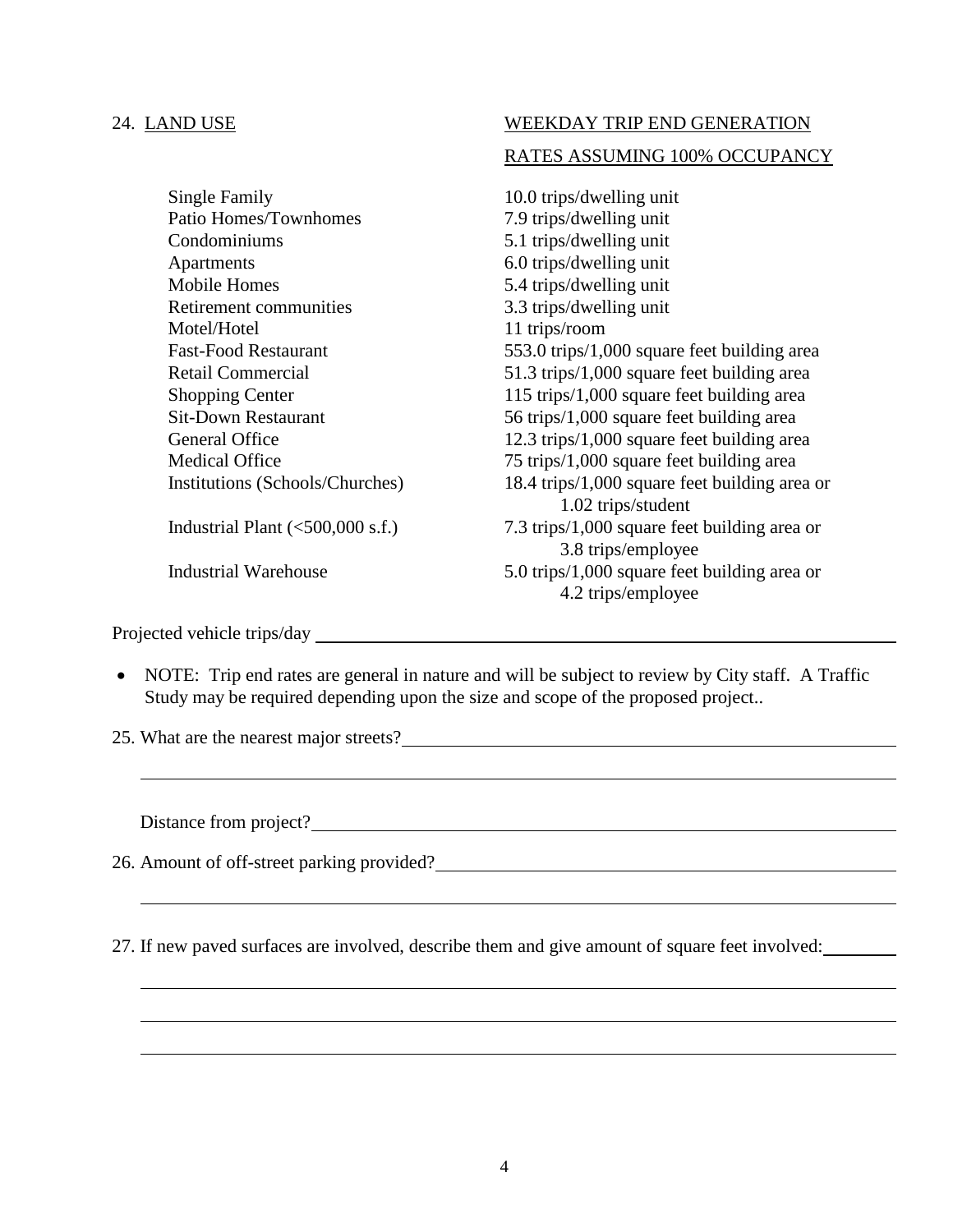| 28. a. Source of water: |
|-------------------------|
|                         |

| <b>Land Use</b>                                                                                                                      | Estimated Water Consumption Rate (gallons/day)                                                                                                                                                                                                                                                            |
|--------------------------------------------------------------------------------------------------------------------------------------|-----------------------------------------------------------------------------------------------------------------------------------------------------------------------------------------------------------------------------------------------------------------------------------------------------------|
| Single-Family Residential<br>Multi-Family residential<br><b>Offices</b><br><b>Retail Commercial</b><br>Service Commercial/Industrial | 1440/DU<br>1440/3 bd. unit; 1296/2 bd. unit; 1152/1 bd. unit<br>120 gallons/day/1,000 sq. ft. floor area<br>120 gallons/day/1,000 sq. ft. floor area<br>Variable - Please describe the water requirements for an<br>any service commercial or industrial uses in your project.                            |
|                                                                                                                                      | b. Estimated gallons per day: 100 million and the state of the state of the state of the state of the state of the state of the state of the state of the state of the state of the state of the state of the state of the sta                                                                            |
|                                                                                                                                      | 29. a. Will sewage treatment facilities be utilized? ____________________________                                                                                                                                                                                                                         |
| <b>Land Use</b>                                                                                                                      | <b>Estimated Sewage Generation Rates (gallons/day)</b>                                                                                                                                                                                                                                                    |
| Single-Family Residential<br>Multi-Family Residential<br>Commercial<br>Office<br>Industrial                                          | 300 gallons/DU<br>200 gallons/DU or 100 gallons/day/resident<br>108 gallons/day/1,000 sq. ft. floor area<br>108 gallons/day/1,000 sq. ft. floor area<br>Variable - please describe the sewage requirements for any<br>industrial uses in your project.<br>(General Projection = $2,500$ gallons/day/acre) |
|                                                                                                                                      |                                                                                                                                                                                                                                                                                                           |
|                                                                                                                                      | c. Describe the type of sewage to be generated:                                                                                                                                                                                                                                                           |
|                                                                                                                                      | d. Will any special or unique sewage wastes be generated by this development?______________________                                                                                                                                                                                                       |
|                                                                                                                                      | 30. a. Describe the type and estimated amount in pounds/day of solid waste to be generated by the project.                                                                                                                                                                                                |
| <b>Land Use</b>                                                                                                                      | Estimated Solid Waste Generation Rates (lb/day)                                                                                                                                                                                                                                                           |
| Single-Family Residential<br>Multi-Family Residential<br><b>Retail Commercial</b><br><b>Industrial/Heave Commercial</b>              | 8.9/DU<br>5.3/DU<br>20.9/550 sq. ft. floor area<br>Variable - Please describe the projected solid waste to be<br>generated by your project.                                                                                                                                                               |
|                                                                                                                                      | b. Type:                                                                                                                                                                                                                                                                                                  |
|                                                                                                                                      | c. Amount:                                                                                                                                                                                                                                                                                                |
|                                                                                                                                      |                                                                                                                                                                                                                                                                                                           |
|                                                                                                                                      |                                                                                                                                                                                                                                                                                                           |
|                                                                                                                                      |                                                                                                                                                                                                                                                                                                           |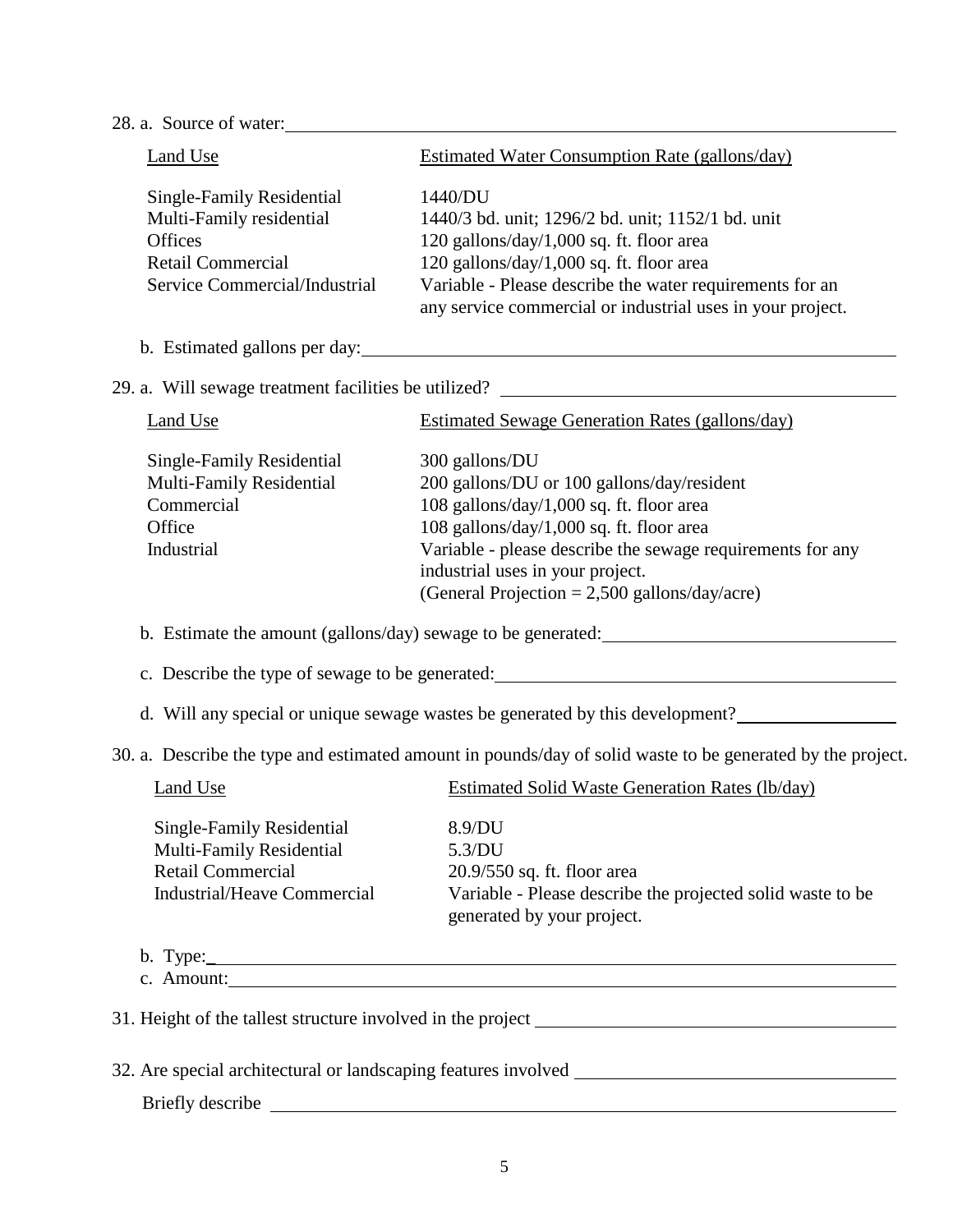| 34. Could any kind of wildlife such as birds, rodents or predators inhabit or use the project site?                                                            |  |
|----------------------------------------------------------------------------------------------------------------------------------------------------------------|--|
|                                                                                                                                                                |  |
| ,我们也不能会有一个人的事情。""我们的人们是不是我们的人,我们也不能会有一个人的人,我们也不能会有一个人的人,我们也不能会有一个人的人,我们也不能会有一个人的人                                                                              |  |
|                                                                                                                                                                |  |
| 36. Is this project part of a larger proposed development that is being constructed in increments?                                                             |  |
| If yes, explain:                                                                                                                                               |  |
| ,我们也不会有什么。""我们的人,我们也不会有什么?""我们的人,我们也不会有什么?""我们的人,我们也不会有什么?""我们的人,我们也不会有什么?""我们的人                                                                               |  |
|                                                                                                                                                                |  |
| 37. Has an archaeological historical field survey of the property been conducted? _________________                                                            |  |
|                                                                                                                                                                |  |
| ,我们也不会有什么。""我们的人,我们也不会有什么?""我们的人,我们也不会有什么?""我们的人,我们也不会有什么?""我们的人,我们也不会有什么?""我们的人                                                                               |  |
| 38. Residential                                                                                                                                                |  |
|                                                                                                                                                                |  |
|                                                                                                                                                                |  |
|                                                                                                                                                                |  |
|                                                                                                                                                                |  |
|                                                                                                                                                                |  |
|                                                                                                                                                                |  |
| 39. Commercial                                                                                                                                                 |  |
| <b>Orientation: Neighborhood</b><br><u> 1989 - Johann John Stein, markin fan it ferstjer fan de ferstjer fan it ferstjer fan de ferstjer fan de fers</u><br>a. |  |
| City or Regional City of Regional                                                                                                                              |  |
| $\mathbf b$ .                                                                                                                                                  |  |
| Square footage of loading area: 1986. The state of the state of loading area:<br>$C_{\bullet}$                                                                 |  |
| d. Estimated employment/shift:                                                                                                                                 |  |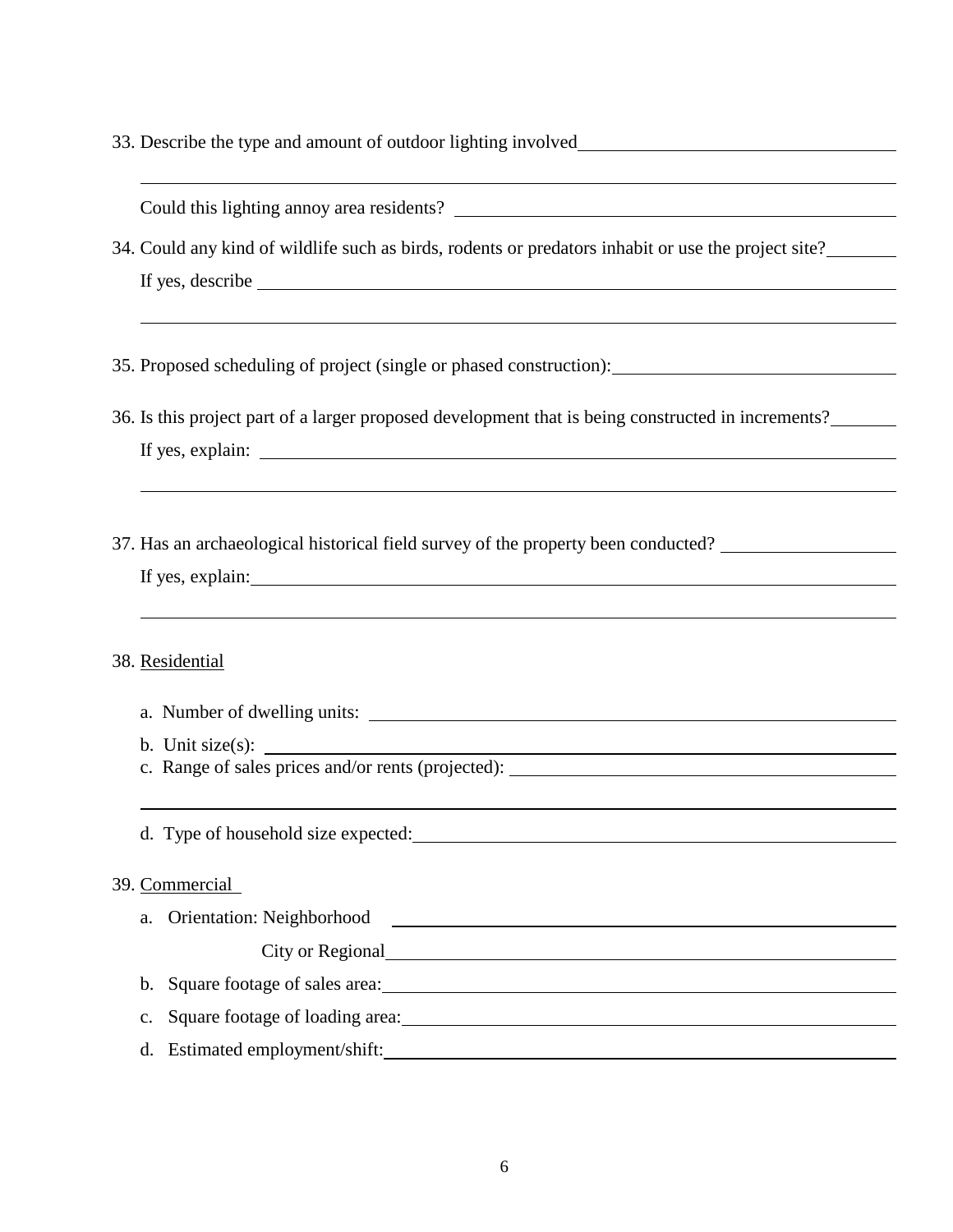#### 40. Industrial

a. Type: b. Estimated employment per shift: c. Square footage of loading facilities: d. Will project involve the use or disposal of potentially hazardous materials? If yes, explain: 41. Institutional a. Major function b. Estimated employment/shift c. Estimated occupancy d. Square footage of loading facilities e. Community benefits to be derived from project <u> 1989 - Johann Stoff, amerikansk politiker (\* 1908)</u> 42. Why do you feel your project is justified now and in this location? 43. Are there any feasible and less environmentally objectionable alternatives to your project? Explain: